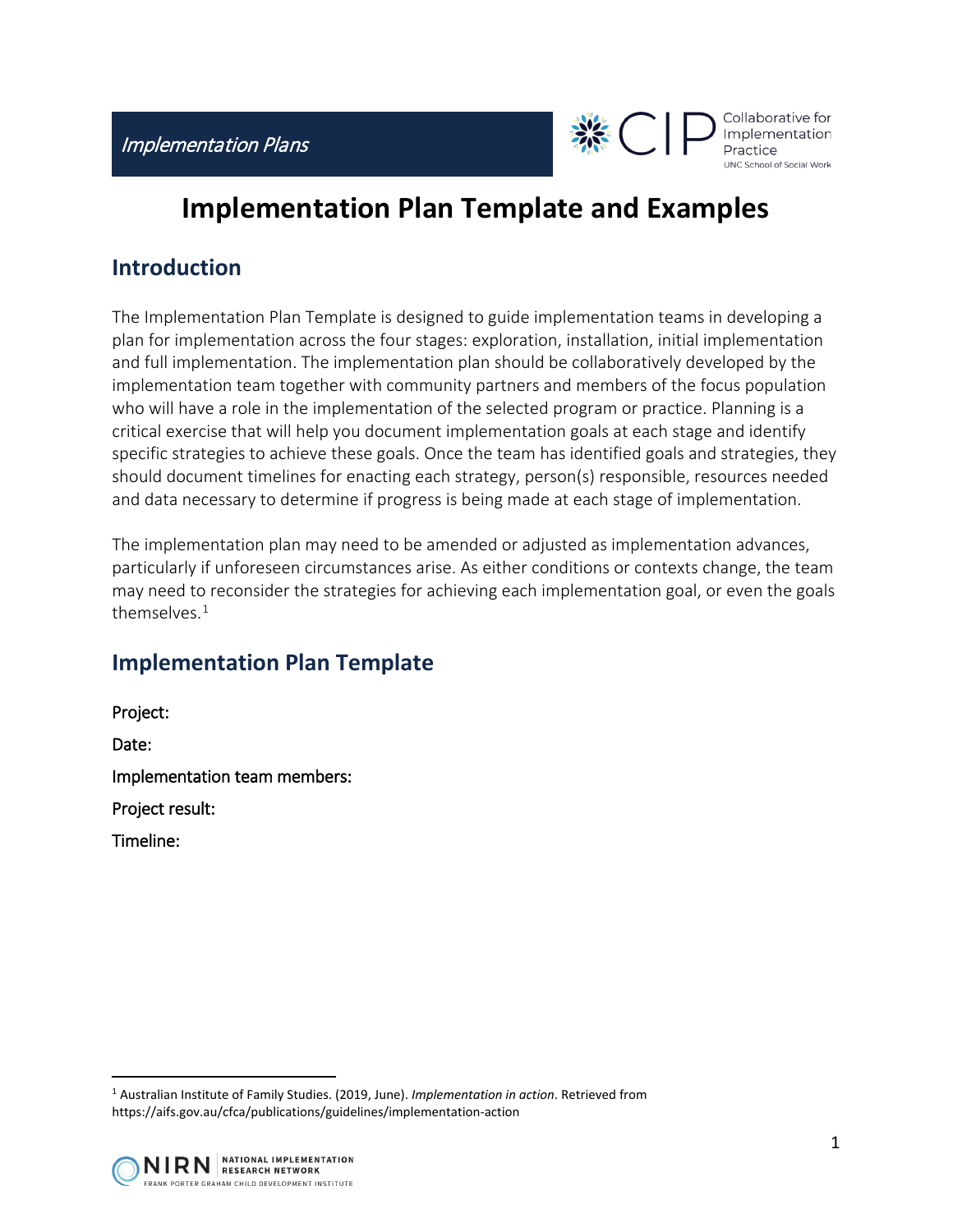# <span id="page-1-0"></span>EXPLORATION

*This stage might include the following potential goals:*

- Developing an implementation team (identifying members and building buy-in) to support the work as it progresses through the stages
- Identifying needs and assets within a community and focus population
- Identifying and learning about possible programs or practices that might align with the focus population's needs and assets
- Growing relationships with practitioners, organizational and systems leaders, community partners and members of the focus population who are supporting implementation
- Assessing practitioner, organizational and community readiness and creating readiness for change
- Developing communication processes to support the work
- Learning what it takes to implement the program or practice effectively, including needs related to developing related staff competencies and organizational/systems changes (e.g., new policies)
- Making a decision on whether to proceed with a selected program or practice

#### Action Planning

- What are our implementation goals for this stage?
- What strategies will we use to achieve these goals and make progress on implementation benchmarks to achieve implementation outcomes?
- What are next steps or activities that we need to revisit?

| Implementation goal<br>Why is this important? | <b>Strategies</b><br>How will we<br>accomplish this<br>goal? | Timeline<br>Start-Finish | Person(s)<br>responsible | <b>Resources</b><br>needed | Anticipated<br>adaptive<br>challenges | How will we know if<br>we're making progress? <sup>2</sup><br>What data will be used? |
|-----------------------------------------------|--------------------------------------------------------------|--------------------------|--------------------------|----------------------------|---------------------------------------|---------------------------------------------------------------------------------------|
|                                               |                                                              |                          |                          |                            |                                       |                                                                                       |
|                                               |                                                              |                          |                          |                            |                                       |                                                                                       |
|                                               |                                                              |                          |                          |                            |                                       |                                                                                       |

<sup>&</sup>lt;sup>2</sup> Progress represents benchmarks identified as important at each stage. More information can be found in *Implementation Action Guide #5: Identify Implementation Stage and Progress*.



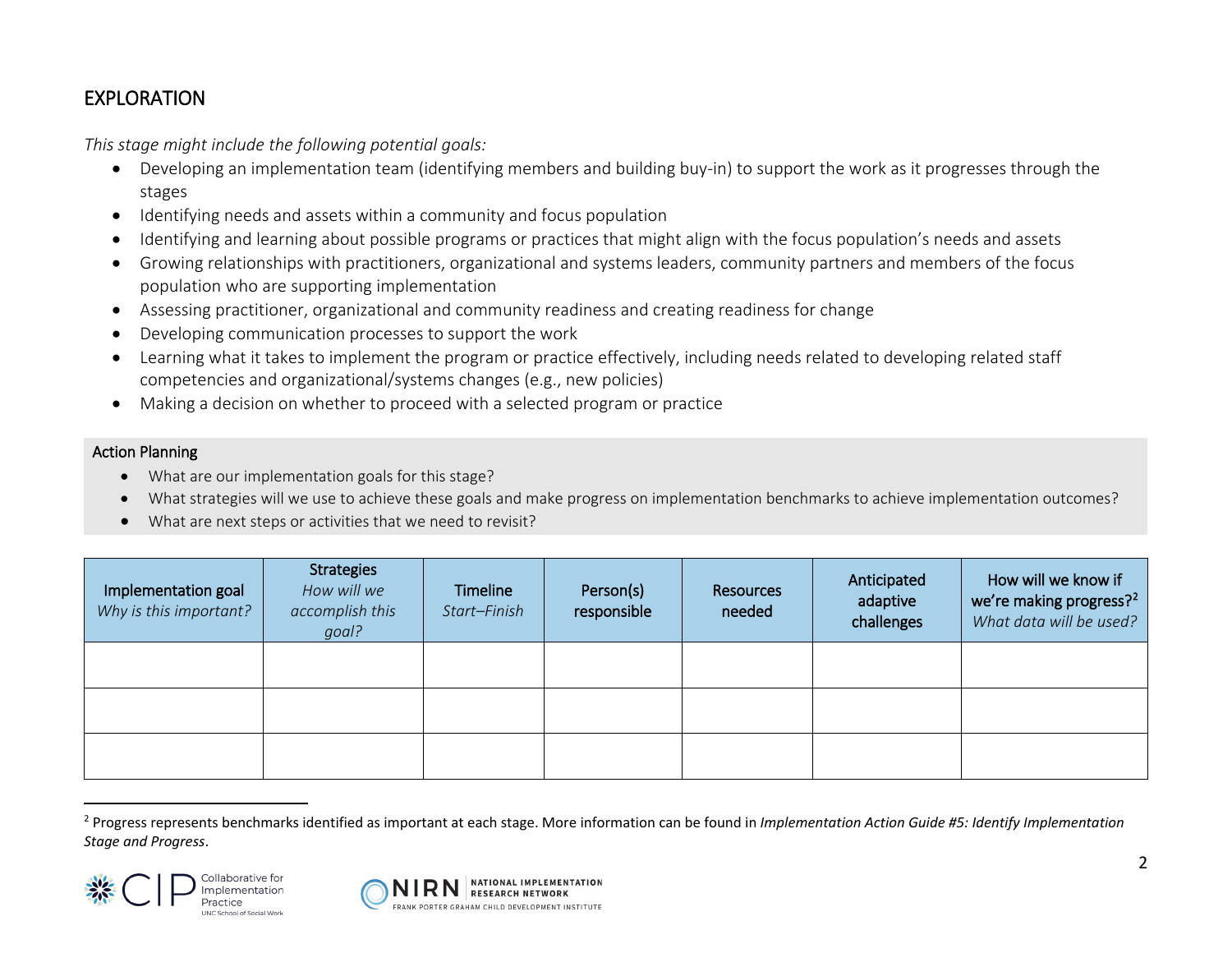## <span id="page-2-0"></span>INSTALLATION

*This stage might include the following potential goals:*

- Convening the implementation team regularly to gather and use data for assessing implementation
- Ensuring the implementation team has the appropriate knowledge, skills, functions and authority to support infrastructure development and improvement of the program or practice
- Developing timely feedback loops among practitioners, leaders, community partners and the focus population to ensure bidirectional and inclusive communication
- Gathering feedback on how the program or practice will be implemented from stakeholders including practitioners, leaders, community partners and members of the focus population
- Identifying what data will be used to measure implementation progress
- Discussing how data will be used to support communication, decision making and continuous improvement
- Securing and developing the implementation infrastructure needed to put the program or practice into place as intended

#### Action Planning

- What are our implementation goals for this stage?
- What strategies will we use to achieve these goals and make progress on implementation benchmarks to achieve implementation outcomes?
- What are next steps or activities that we need to revisit?

| Implementation goal<br>Why is this important? | <b>Strategies</b><br>How will we<br>accomplish this<br>goal? | Timeline<br>Start-Finish | Person(s)<br>responsible | Resources<br>needed | Anticipated<br>adaptive<br>challenges | How will we know if<br>we're making<br>progress? <sup>3</sup><br>What data will be<br>used? |
|-----------------------------------------------|--------------------------------------------------------------|--------------------------|--------------------------|---------------------|---------------------------------------|---------------------------------------------------------------------------------------------|
|                                               |                                                              |                          |                          |                     |                                       |                                                                                             |
|                                               |                                                              |                          |                          |                     |                                       |                                                                                             |
|                                               |                                                              |                          |                          |                     |                                       |                                                                                             |

<sup>&</sup>lt;sup>3</sup> Progress represents benchmarks identified as important at each stage. More information can be found in *Implementation Action Guide #5: Identify Implementation Stage and Progress*.



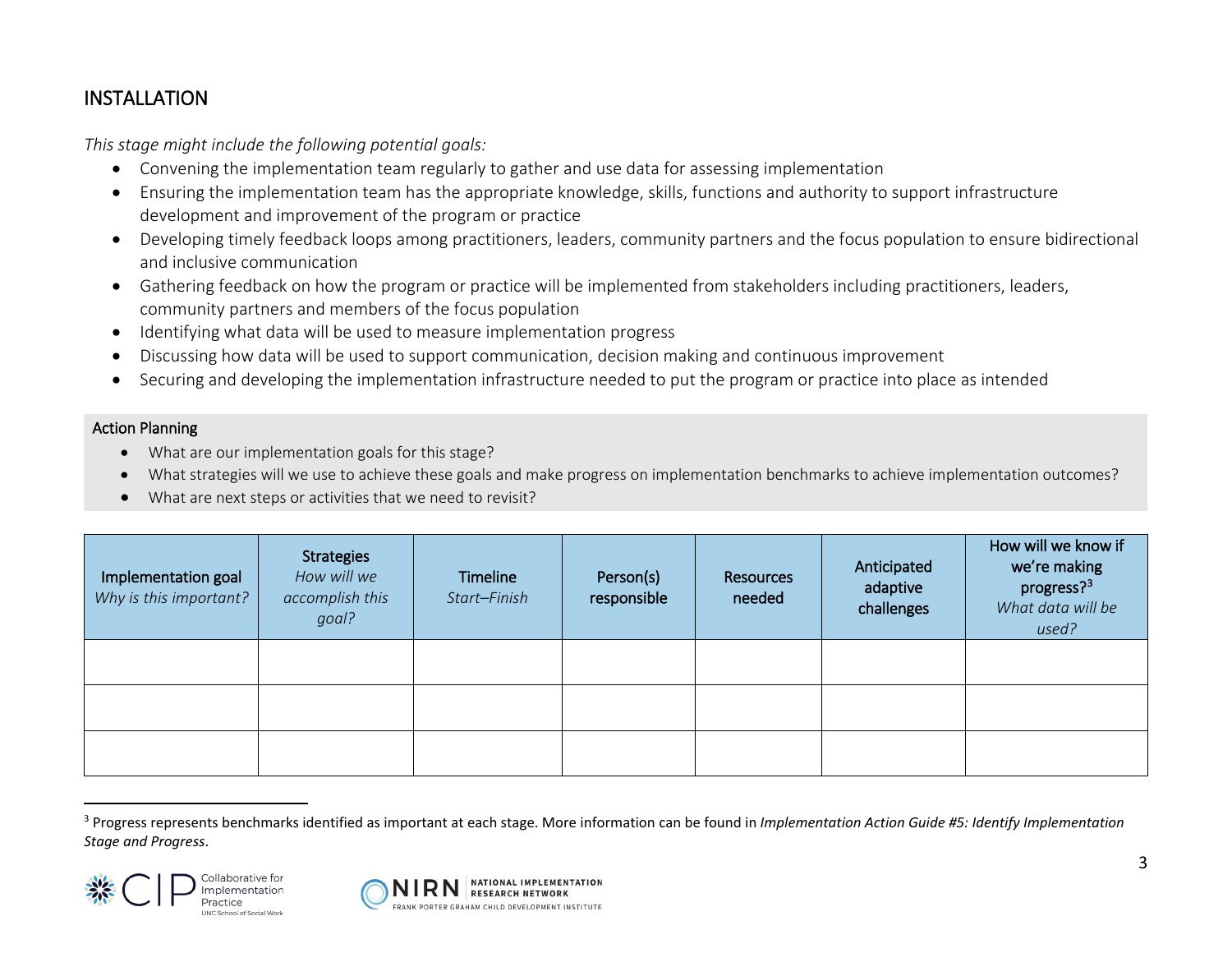## <span id="page-3-0"></span>INITIAL IMPLEMENTATION

*This stage might include the following potential goals:*

- Convening the implementation team regularly to gather and use data to assess implementation
- Gathering data and feedback through multiple sources including individuals and families in the focus population to check in on how implementation is going
- Developing improvement strategies through the implementation team's analysis of data and feedback
- Communicating with practitioners, leadership, community partners and the focus population about implementation progress, improvement strategies and successes
- Refining implementation supports based on these data

#### Action Planning

- What are our implementation goals for this stage?
- What strategies will we use to achieve these goals and make progress on implementation benchmarks to achieve implementation outcomes?
- What are next steps or activities that we need to revisit?

| Implementation goal<br>Why is this important? | Strategies<br>How will we<br>accomplish this<br>goal? | <b>Timeline</b><br>Start-Finish | Person(s)<br>responsible | Resources<br>needed | Anticipated<br>adaptive<br>challenges | How will we know if<br>we're making progress? <sup>4</sup><br>What data will be used? |
|-----------------------------------------------|-------------------------------------------------------|---------------------------------|--------------------------|---------------------|---------------------------------------|---------------------------------------------------------------------------------------|
|                                               |                                                       |                                 |                          |                     |                                       |                                                                                       |
|                                               |                                                       |                                 |                          |                     |                                       |                                                                                       |
|                                               |                                                       |                                 |                          |                     |                                       |                                                                                       |
|                                               |                                                       |                                 |                          |                     |                                       |                                                                                       |

<sup>4</sup> Progress represents benchmarks identified as important at each stage. More information can be found in *Implementation Action Guide #5: Identify Implementation Stage and Progress*.



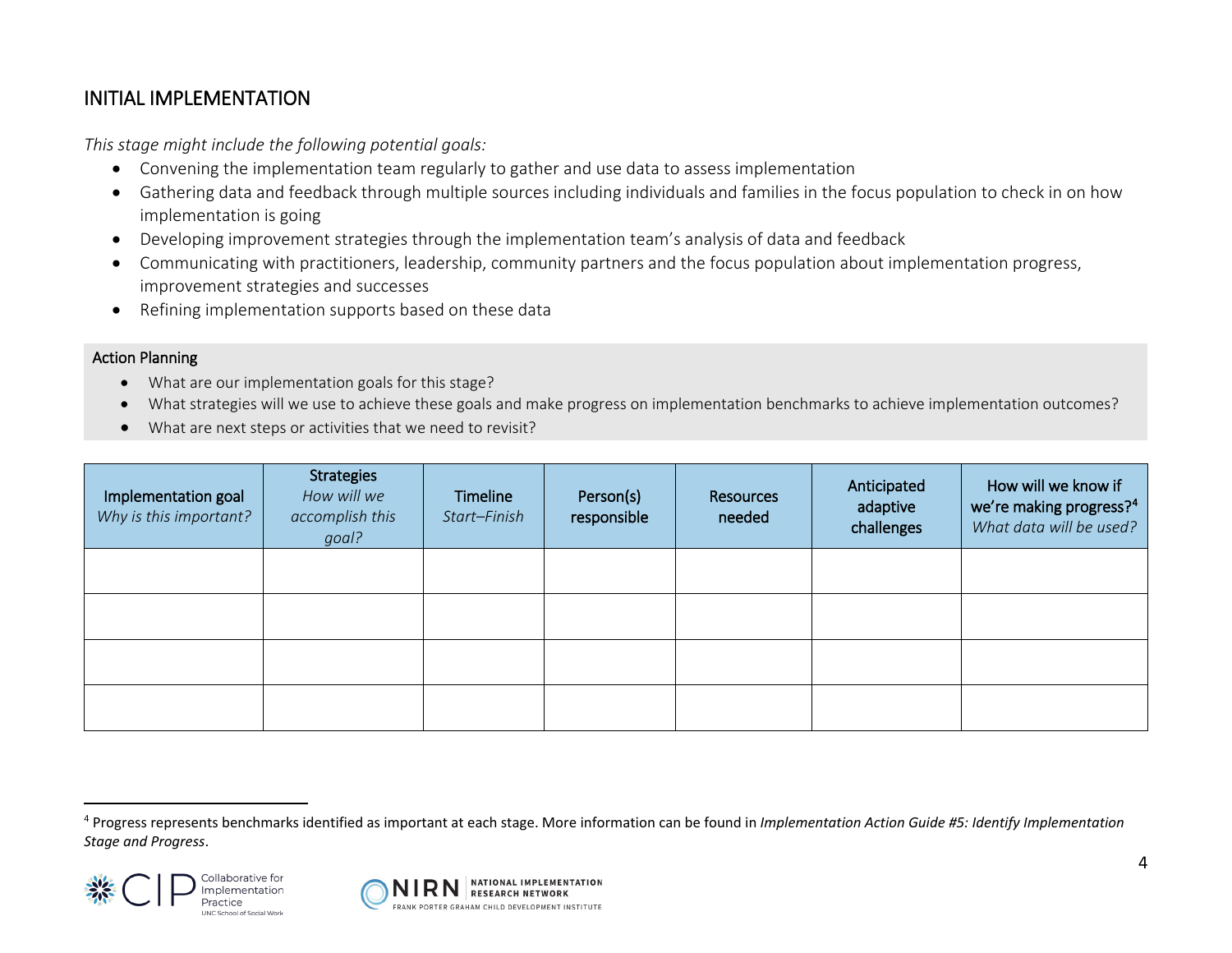# <span id="page-4-0"></span>FULL IMPLEMENTATION

*This stage might include the following potential goals:*

- Convening the implementation team regularly to gather and use data for ongoing improvement
- Planning for and securing any resources needed to sustain the implementation team and the use of the program or practice
- Collecting and analyzing fidelity and outcomes data
- Communicating with and gathering feedback from practitioners, leadership, community partners and the focus population about implementation progress, improvement strategies and successes
- Monitoring and improving infrastructure as needed

#### Action Planning

- What are our implementation goals for this stage?
- What strategies will we use to achieve these goals and make progress on implementation benchmarks to achieve implementation outcomes?
- What are next steps or activities that we need to revisit?

| Implementation goal<br>Why is this important? | <b>Strategies</b><br>How will we<br>accomplish this<br>goal? | <b>Timeline</b><br>Start-Finish | Person(s)<br>responsible | Resources<br>needed | Anticipated<br>adaptive<br>challenges | How will we know if<br>we're making progress? <sup>5</sup><br>What data will be used? |
|-----------------------------------------------|--------------------------------------------------------------|---------------------------------|--------------------------|---------------------|---------------------------------------|---------------------------------------------------------------------------------------|
|                                               |                                                              |                                 |                          |                     |                                       |                                                                                       |
|                                               |                                                              |                                 |                          |                     |                                       |                                                                                       |
|                                               |                                                              |                                 |                          |                     |                                       |                                                                                       |

<sup>5</sup> Progress represents benchmarks identified as important at each stage. More information can be found in *Implementation Action Guide #5: Identify Implementation Stage and Progress*.



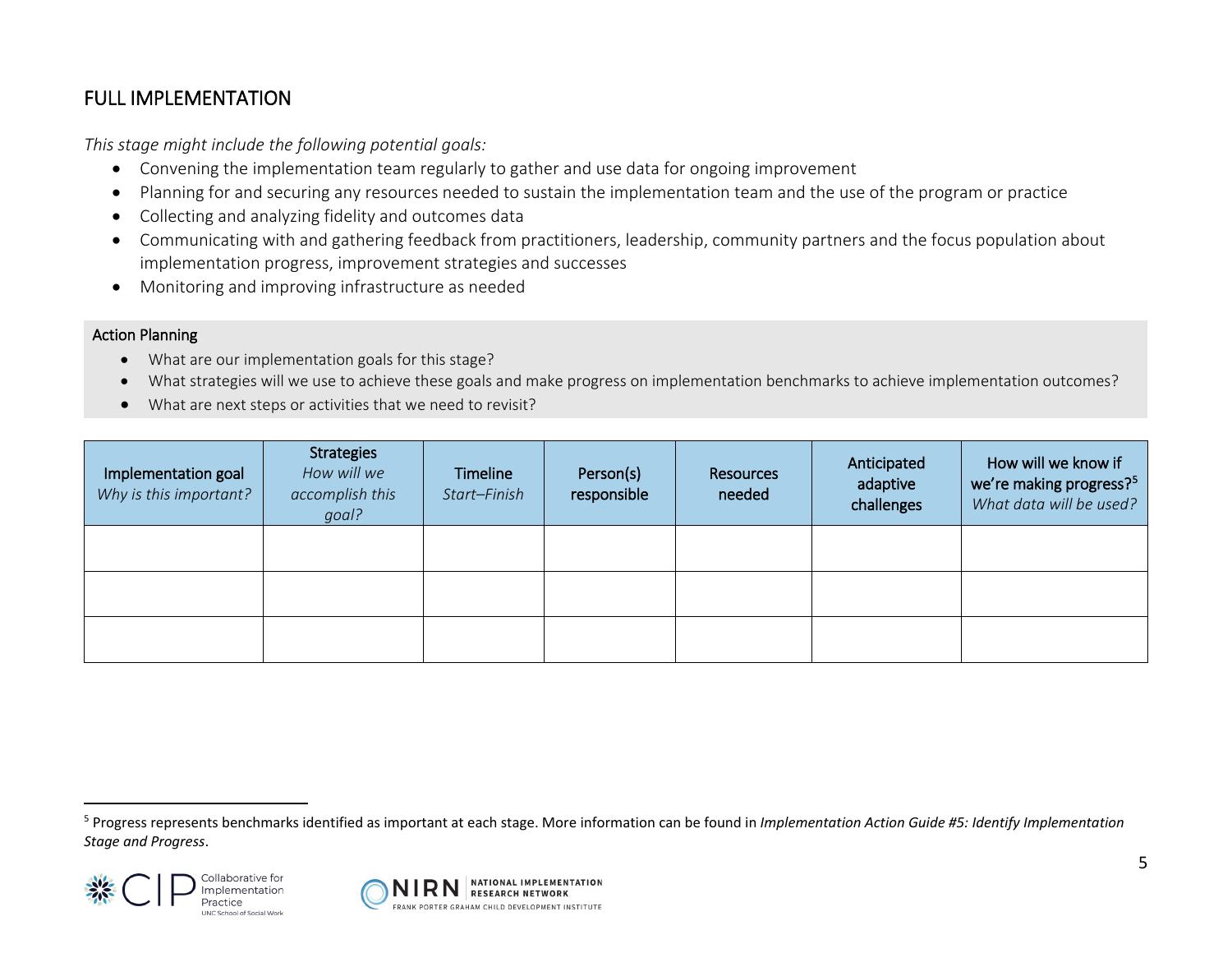## Implementation Plan Example #1

This implementation plan example is based on a fictional project to scale positive youth development programs that focus on educational and employment opportunities for youth with relevant cross-system and community partners. In this example, the implementing site is expanding its partner network to provide coordinated educational and employment opportunities for youth, focusing on collaborative partnerships with the public school district, the health care system, community colleges, the governor's office and the county child welfare agency. In preparation for implementation, the site developed a three-level implementation team structure:

- Leadership team includes directors and managers from each of the respective partners and meets monthly to coordinate and address implementation challenges
- Implementation team includes project managers and site supervisors with direct responsibility for supporting staff who are implementing the positive youth development program components, as well staff members and youth representatives
- Task teams include implementation team members who are focused on communication, data use and capacity development

The implementation team wanted to apply a stage-based perspective and prioritize implementation efforts to coordinate, monitor and improve implementation strategies. First, the team conducted an analysis of their stages of implementation and concluded the majority of their positive youth development program components were in the exploration and installation stages as they were working with partners to expand the educational and employment opportunities for focus youth. The team then conducted an [Implementation Drivers Checklist](https://horizon.aecf.org/docs/DOC-2542) to understand infrastructure supports needed to implement the program components. The team used the findings from the checklist to discuss implementation goals with the leadership team. The team drafted the stage-based implementation plan based on the implementation goals identified for exploration and installation and will continue to meet to develop future stage-relevant goals.

Project: Positive Youth Development Site Implementation

#### Date: Summer 2020

Implementation team members: Project managers and site supervisors who have direct responsibility for supporting staff implementing the positive youth development educational and employment program components, as well staff members and youth representatives

Project result: To substantially increase positive education and employment outcomes for youth and young adults who have experienced public systems or homelessness and/or are parents by (1) improving youth-serving systems and institutional practices, and (2) scaling the research-based positive youth development program components

Timeline: Summer 2020 – Summer 2024



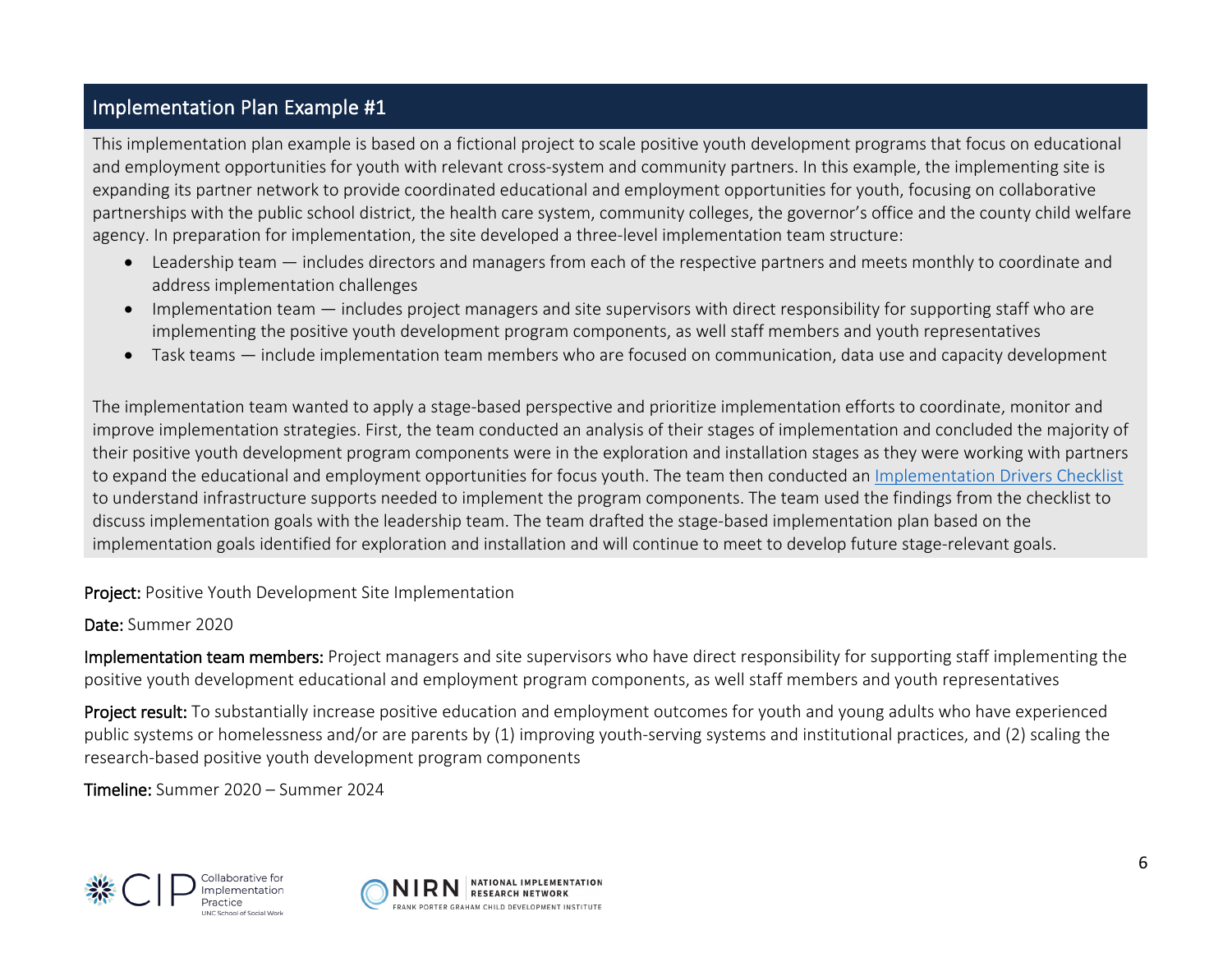<span id="page-6-0"></span>

|                         |                                                                                                                                                                  |                                                                                                                    | <b>IMPLEMENTATION PLAN EXAMPLE #1</b> |                                                                                                                                              |                                                                                                                            |                                                                                                                                                                                      |                                                                                                                                                                    |
|-------------------------|------------------------------------------------------------------------------------------------------------------------------------------------------------------|--------------------------------------------------------------------------------------------------------------------|---------------------------------------|----------------------------------------------------------------------------------------------------------------------------------------------|----------------------------------------------------------------------------------------------------------------------------|--------------------------------------------------------------------------------------------------------------------------------------------------------------------------------------|--------------------------------------------------------------------------------------------------------------------------------------------------------------------|
| Implementation<br>stage | Implementation<br>goal(s)<br>Why is this important?                                                                                                              | <b>Strategies</b><br>How will we<br>accomplish this goal?                                                          | Timeline<br>Start-Finish              | Person(s)<br>responsible                                                                                                                     | <b>Resources</b><br>needed                                                                                                 | Anticipated adaptive<br>challenges                                                                                                                                                   | How will we know<br>if we're making<br>progress? <sup>6</sup><br>What data will be<br>used?                                                                        |
| Exploration             | Continue to grow<br>relationships with<br>community partners<br>focused on youth<br>education and<br>employment.                                                 | Attend youth<br>advocacy community<br>council meetings.                                                            | May $2020 -$ ongoing                  | Senior supervisor<br>from lead site<br>agency                                                                                                | Time and<br>support to<br>attend council<br>meetings                                                                       | Partners have had a<br>negative experience<br>working with<br>partners in the past.                                                                                                  | Bidirectional<br>communication<br>with board<br>members<br>(meeting minutes)<br>Development of<br>coordinated<br>services for youth<br>(youth feedback<br>surveys) |
|                         | Continue to<br>understand the needs<br>and assets of youth,<br>from their<br>perspective.                                                                        | Hold quarterly<br>advisory gatherings<br>with youth partners.                                                      | May 2020 - ongoing                    | One data task<br>team member, one<br>communication<br>task team member<br>and one youth<br>implementation<br>team member<br>(cofacilitators) | Time, support<br>and funding to<br>provide<br>compensation<br>for youth<br>participation                                   | Youth partners are<br>apprehensive to<br>share feedback.<br>Youth partners have<br>competing priorities<br>and limited time to<br>attend advisory<br>gatherings.                     | Youth voice and<br>perspectives are<br>included at<br>leadership and<br>team meetings<br>(meeting<br>minutes).                                                     |
| Installation            | Establish effective<br>supervision and<br>coaching at partner<br>organizations for staff<br>implementing<br>educational and<br>employment program<br>components. | Develop a supervisor<br>learning community<br>that meets monthly<br>to support<br>supervisors at partner<br>sites. | May 2020 - ongoing                    | Two<br>implementation<br>team members<br>(site supervisor<br>leads, facilitating<br>the learning<br>community<br>meetings)                   | Time and effort<br>for supervisors<br>to participate,<br>and effort for<br>implementation<br>team members<br>to facilitate | Buy-in across<br>supervisors is limited.<br>Supervisors have<br>competing priorities<br>and responsibilities,<br>leaving limited<br>availability to attend<br>and fully participate. | Feedback from<br>supervisors on<br>relevance,<br>usefulness and<br>buy-in (learning<br>community<br>notes/minutes)                                                 |

<sup>&</sup>lt;sup>6</sup> Progress represents benchmarks identified as important at each stage. More information can be found in Implementation Action Guide 5.



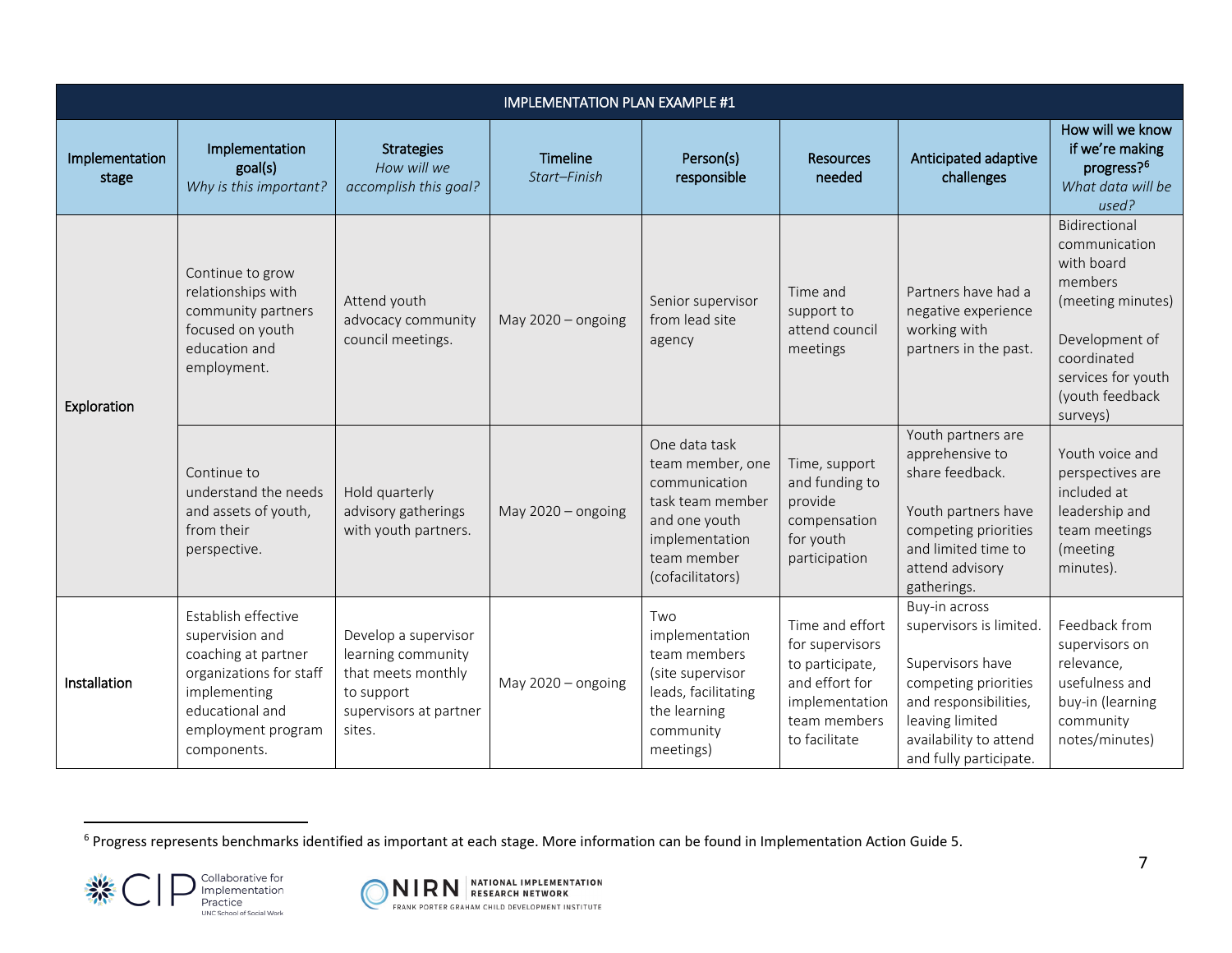|                         |                                                                                                                                              |                                                                                                                                                                                                                                                                                                                        | <b>IMPLEMENTATION PLAN EXAMPLE #1</b> |                                                                                                                                                  |                                                                                                                                                      |                                                                                                                                                                             |                                                                                                                                                                                                   |
|-------------------------|----------------------------------------------------------------------------------------------------------------------------------------------|------------------------------------------------------------------------------------------------------------------------------------------------------------------------------------------------------------------------------------------------------------------------------------------------------------------------|---------------------------------------|--------------------------------------------------------------------------------------------------------------------------------------------------|------------------------------------------------------------------------------------------------------------------------------------------------------|-----------------------------------------------------------------------------------------------------------------------------------------------------------------------------|---------------------------------------------------------------------------------------------------------------------------------------------------------------------------------------------------|
| Implementation<br>stage | Implementation<br>goal(s)<br>Why is this important?                                                                                          | <b>Strategies</b><br>How will we<br>accomplish this goal?                                                                                                                                                                                                                                                              | <b>Timeline</b><br>Start-Finish       | Person(s)<br>responsible                                                                                                                         | <b>Resources</b><br>needed                                                                                                                           | Anticipated adaptive<br>challenges                                                                                                                                          | How will we know<br>if we're making<br>progress? <sup>6</sup><br>What data will be<br>used?                                                                                                       |
|                         | Establish regular<br>communication<br>pathways with<br>stakeholders<br>regarding the<br>educational and<br>employment program<br>components. | Assign responsibilities<br>for facilitating<br>bidirectional<br>communication<br>within partner<br>agencies.<br>Assign<br>communication<br>efforts to identified<br>stakeholders.                                                                                                                                      | May $2020 -$ ongoing                  | Each<br>implementation<br>team member<br>(facilitating<br>bidirectional<br>communication<br>with their agency<br>and identified<br>stakeholders) | Time for the<br>implementation<br>team to discuss<br>communication<br>efforts, shared<br>language for<br>consistency and<br>any feedback<br>received | Stakeholders have<br>competing priorities,<br>leaving limited<br>availability to fully<br>engage in<br>communication<br>efforts.                                            | Feedback from<br>stakeholders on<br>communication<br>loop success<br>(feedback<br>surveys)                                                                                                        |
|                         | Develop fidelity<br>monitoring tools and<br>process for<br>educational and<br>employment program<br>components.                              | Identify existing<br>fidelity resources.<br>Draft fidelity<br>monitoring plan,<br>including metrics and<br>data collection and<br>analysis plan.<br>Share/vet plan with<br>implementation and<br>leadership teams.<br>Develop protocols to<br>support use of fidelity<br>monitoring plan<br>within the<br>partnerships | July 2020 - ongoing                   | Data task team                                                                                                                                   | Support and<br>time for the<br>data task team<br>Fidelity and<br>data analysis<br>resources                                                          | Data task team has<br>limited availability<br>and resources to<br>support<br>development of<br>fidelity measures.<br>There is limited buy-<br>in to develop these<br>tools. | Identification<br>and/or<br>development of<br>fidelity measures<br>(documented<br>fidelity resources)<br>Development of<br>fidelity monitoring<br>plan (completed<br>fidelity monitoring<br>plan) |



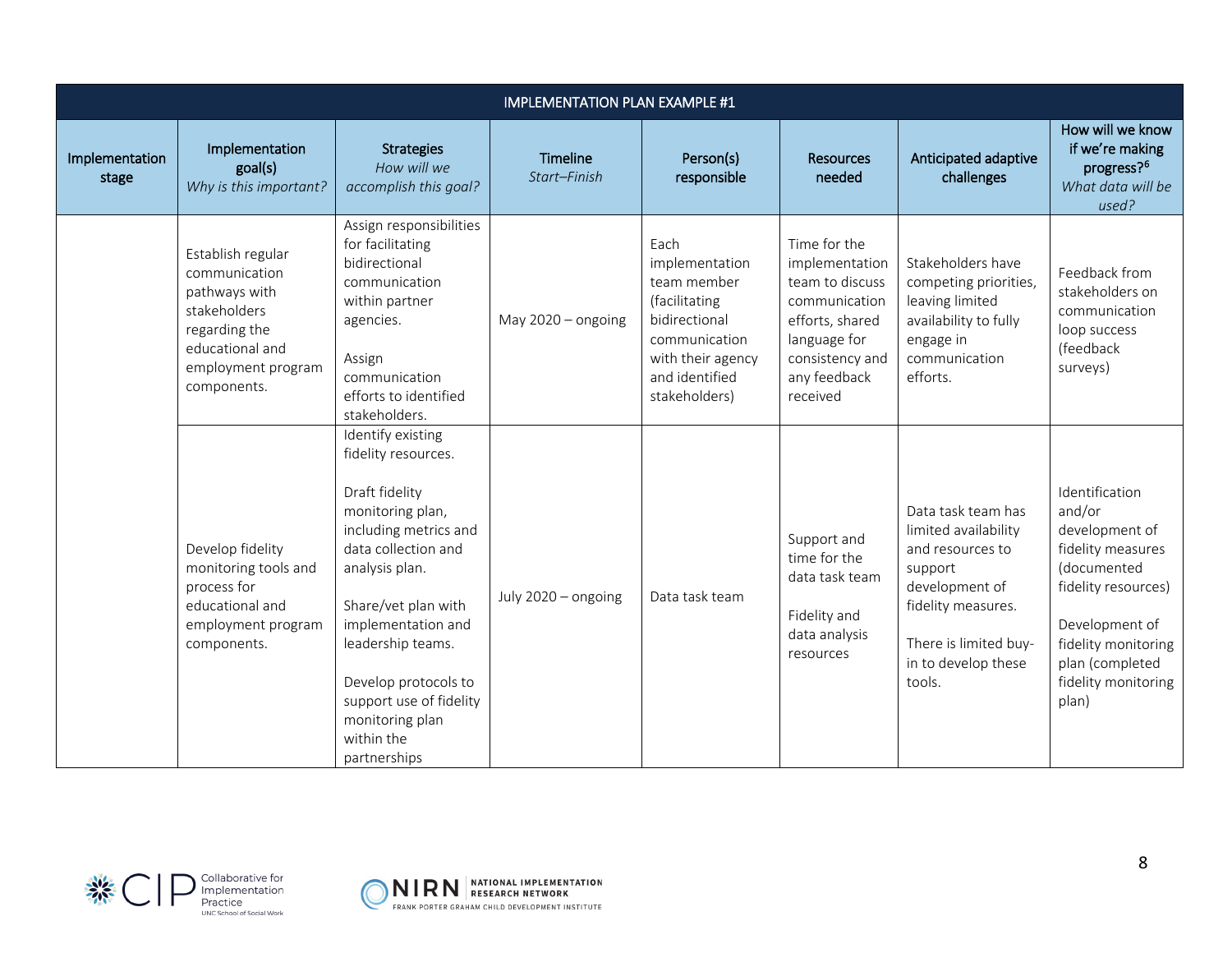### Implementation Plan Example #2

This implementation plan example was developed for a place-based initiative — Best Start Kids (BSK) — in a single county in a Southeastern state. The county includes two small cities and an expansive surrounding rural area. BSK seeks to improve population results for all children ages 0–8 in the county and to reduce disparities in child outcomes. Through a multisector approach, BSK will support healthy pregnancies and births; on-track development for children at 12, 24 and 36 months; school readiness by kindergarten; and grade-level reading success by grade 3. This multisector approach includes four priorities: 1) a family navigation system, 2) expansion and integration of evidencebased programs (EBPs) including Healthy Steps, 3) continuous quality improvement (CQI) of community-based programs and 4) the development of an integrated data system.

Implementation is supported by a backbone organization, a local nonprofit that provides strategic, programmatic and financial oversight for BSK. The backbone organization has formed four design teams, one for each priority area. A leadership team with representation from each of the design teams facilitates the development of shared infrastructure across the priority areas. Each of the design teams has completed the implementation planning tool for their specific priority area. The leadership team reviews the teams' implementation plans and identifies a set of overarching strategies and benchmarks for the full initiative.

#### Project: Best Start Kids

Date: Summer 2020

Design team members: Each design team has representatives from the backbone organization, community partners, county families, staff from local funders, EBP local coordinators and consultants. Co-leaders for each team include staff from the backbone organization and a local community partner.

Leadership team members: Co-leaders from each of the design teams, the CEO of the backbone and a local funder

Project result: To improve outcomes and reduce disparities for children ages 0-8 in the county.

Timeline: January 2020 to December 2021 — this is a snapshot within a 10-year initiative. In year 3, the four priority areas of the initiative are in different stages. The integrated data system is in exploration, the family navigation system is in installation, and the expansion of EBPs and the CQI of community-based programs are both in the initial implementation stage. The leadership team meets to discuss the status of each priority area and to plan overarching activities that will help align and strengthen the initiative as a whole.



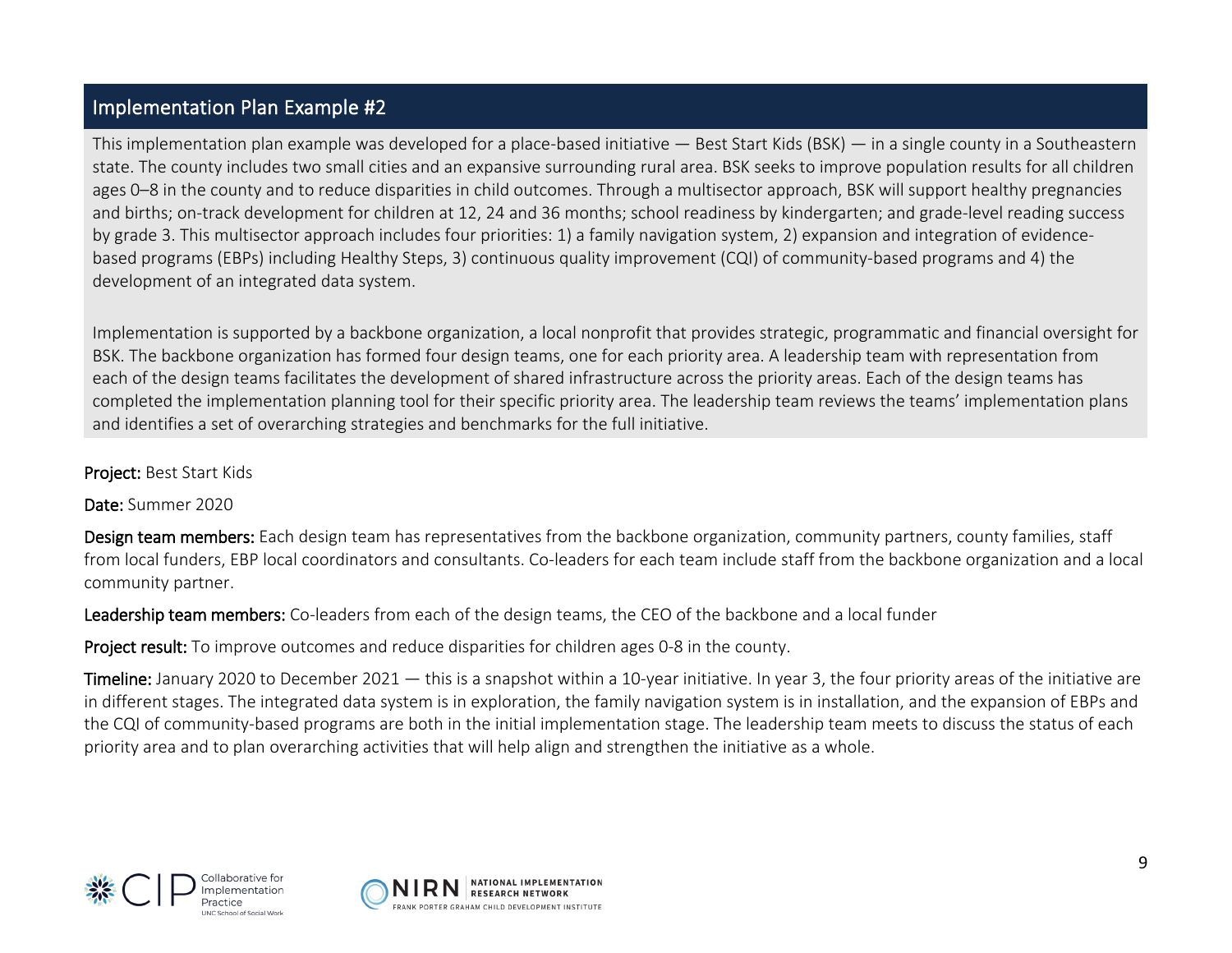<span id="page-9-0"></span>

|                      | <b>IMPLEMENTATION PLAN EXAMPLE #2</b>                                                                                                        |                                                                              |                                         |                                                                        |                                                                                                    |                                                                                                                                                                                                                                                                                                             |                                                                                                                                             |  |  |
|----------------------|----------------------------------------------------------------------------------------------------------------------------------------------|------------------------------------------------------------------------------|-----------------------------------------|------------------------------------------------------------------------|----------------------------------------------------------------------------------------------------|-------------------------------------------------------------------------------------------------------------------------------------------------------------------------------------------------------------------------------------------------------------------------------------------------------------|---------------------------------------------------------------------------------------------------------------------------------------------|--|--|
| Implementation stage | Implementation<br>goal(s)<br>Why is this<br>important?                                                                                       | <b>Strategies</b><br>How will we<br>accomplish<br>this goal?                 | Timeline<br>Start-<br>Finish            | Person(s) responsible                                                  | <b>Resources needed</b>                                                                            | Anticipated<br>adaptive challenges                                                                                                                                                                                                                                                                          | How will we know if we're<br>making progress?7<br>What data will be used?                                                                   |  |  |
|                      |                                                                                                                                              |                                                                              |                                         |                                                                        | Integrated Data System                                                                             |                                                                                                                                                                                                                                                                                                             |                                                                                                                                             |  |  |
| Exploration          | Develop an<br>understanding of<br>the concerns<br>associated with<br>families consenting<br>to have personal<br>data included in<br>the IDS. | Conduct family<br>focus groups.<br>Engage<br>families in IDS<br>design team. | January<br>$2020 -$<br>December<br>2021 | Community<br>engagement<br>specialist from<br>backbone<br>organization | Time and support<br>to gather and<br>analyze data, vet<br>findings and<br>identify<br>implications | Families have not<br>been empowered<br>to share authentic<br>feedback.<br>Focus group<br>recruitment<br>doesn't result in a<br>diverse set of<br>families that reflect<br>the focus<br>population.<br>Design team<br>members may not<br>have an ability to<br>respond to<br>concerns raised by<br>families. | Vetted findings (with families)<br>and identified implications of<br>findings on IDS design and use<br>(notes from vetting focus<br>groups) |  |  |

 $^7$  Progress represents benchmarks identified as important at each stage. More information can be found in Implementation Action Guide 5.



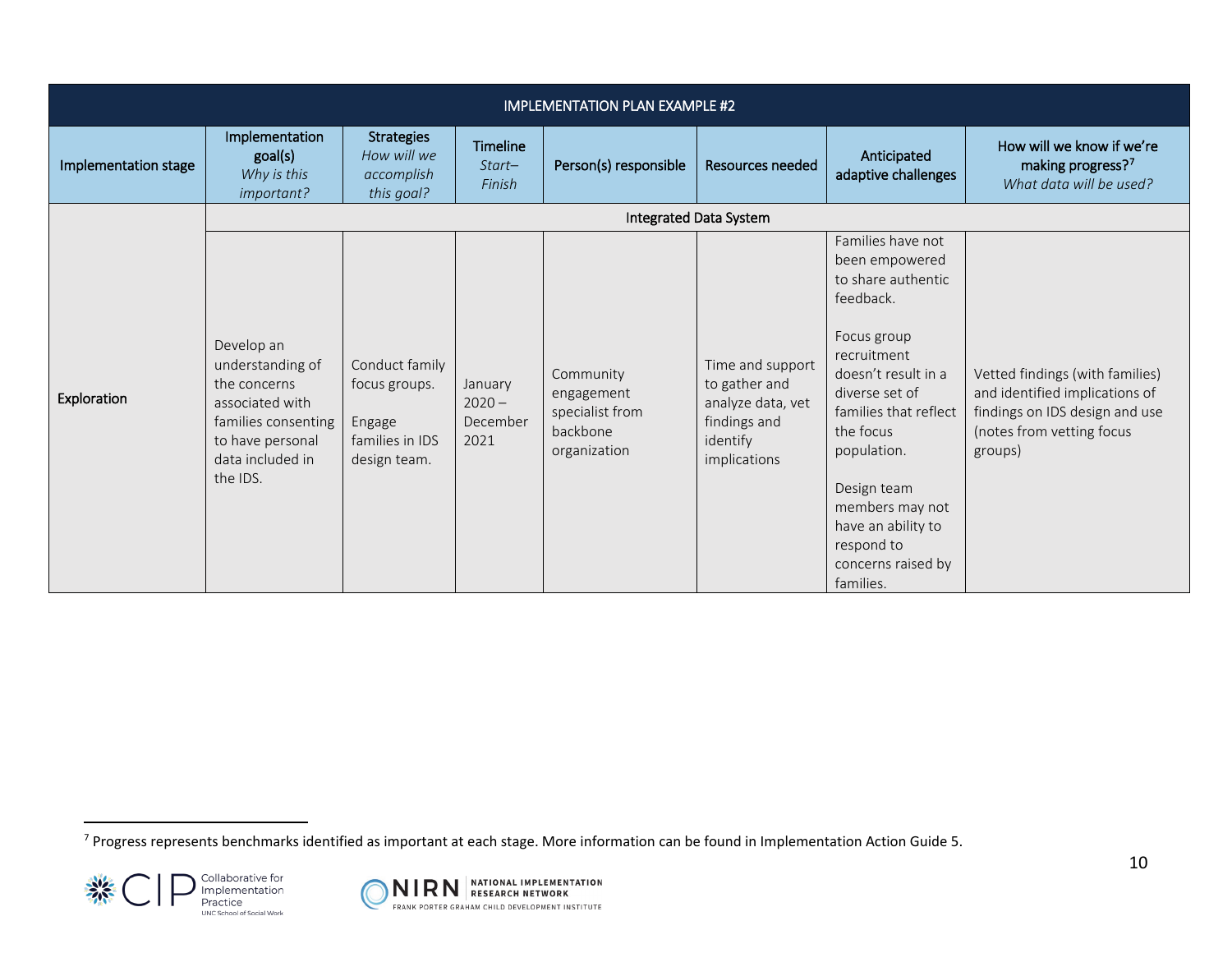<span id="page-10-0"></span>

|                           |                                                                                                                                                          |                                                                                                                                                                                                                            |                                | <b>IMPLEMENTATION PLAN EXAMPLE #2</b>                                                                                                                                           |                                                                                                                                                                                    |                                                                                                                                                                                                                                                                                             |                                                                                                                                                                                                          |
|---------------------------|----------------------------------------------------------------------------------------------------------------------------------------------------------|----------------------------------------------------------------------------------------------------------------------------------------------------------------------------------------------------------------------------|--------------------------------|---------------------------------------------------------------------------------------------------------------------------------------------------------------------------------|------------------------------------------------------------------------------------------------------------------------------------------------------------------------------------|---------------------------------------------------------------------------------------------------------------------------------------------------------------------------------------------------------------------------------------------------------------------------------------------|----------------------------------------------------------------------------------------------------------------------------------------------------------------------------------------------------------|
| Implementation<br>stage   | Implementation<br>goal(s)<br>Why is this<br>important?                                                                                                   | <b>Strategies</b><br>How will we<br>accomplish this<br>goal?                                                                                                                                                               | Timeline<br>Start-Finish       | Person(s) responsible                                                                                                                                                           | Resources needed                                                                                                                                                                   | Anticipated<br>adaptive<br>challenges                                                                                                                                                                                                                                                       | How will we know<br>if we're making<br>progress? <sup>8</sup><br>What data will be<br>used?                                                                                                              |
|                           |                                                                                                                                                          |                                                                                                                                                                                                                            |                                | <b>Family Navigation System</b>                                                                                                                                                 |                                                                                                                                                                                    |                                                                                                                                                                                                                                                                                             |                                                                                                                                                                                                          |
| Installation              | Test protocols for<br>family navigation<br>in two local<br>pediatric offices<br>and one hospital.                                                        | Recruit two local<br>pediatric offices<br>and one hospital<br>partner to test the<br>feasibility of using<br>the family<br>navigation<br>protocol.                                                                         | January 2020-<br>December 2021 | Three implementation<br>team members including<br>maternal and child health<br>specialist from the<br>backbone organization,<br>partner from local<br>hospital and local funder | Support from<br>local pediatric<br>offices and<br>hospitals (critical<br>for defining<br>activities and<br>vetting feasibility<br>of family<br>navigation in<br>pediatric offices) | There is buy-in<br>from leadership<br>at the pediatric<br>offices and the<br>hospital partner<br>but not from<br>nurses or staff.<br>Pilots sites are not<br>representative of<br>all pediatric<br>offices and<br>hospitals (e.g.,<br>they may be<br>better resourced<br>than other sites). | Feedback from<br>nurses on<br>feasibility of using<br>protocol including<br>the time it takes<br>to complete,<br>clarity of the<br>questions and<br>usefulness for<br>referrals<br>(feedback<br>surveys) |
|                           |                                                                                                                                                          |                                                                                                                                                                                                                            |                                | <b>Expansion of Evidence-Based Programs</b>                                                                                                                                     |                                                                                                                                                                                    |                                                                                                                                                                                                                                                                                             |                                                                                                                                                                                                          |
| Initial<br>Implementation | Grow workforce<br>in rural areas for<br><b>Healthy Steps</b><br>expansion where<br>hiring a full-time<br>Healthy Steps<br>specialist is not<br>feasible. | Gather feedback<br>from local<br>pediatric offices<br>serving rural<br>populations on<br>strategies to<br>address part-time<br><b>Healthy Steps</b><br>specialist staffing,<br>including job<br>sharing and<br>telehealth. | January 2020-<br>December 2021 | Three members from EBP<br>design team including<br>local funder, local<br><b>Healthy Steps</b><br>coordinator and<br>representative from the<br>backbone                        | Time to travel to<br>offices and<br>protocol for<br>gathering<br>information                                                                                                       | There might not be<br>shared agreement<br>on the most<br>pressing needs of<br>pediatric offices<br>serving rural areas;<br>they may not view<br><b>Healthy Steps</b><br>expansion as a<br>priority.                                                                                         | List of<br>recommendations<br>from pediatricians<br>for growing<br>workforce for<br><b>Healthy Steps</b><br>expansion in rural<br>areas (interview<br>data from<br>pediatric offices)                    |

<sup>8</sup> Progress represents benchmarks identified as important at each stage. More information can be found in Implementation Action Guide 5.



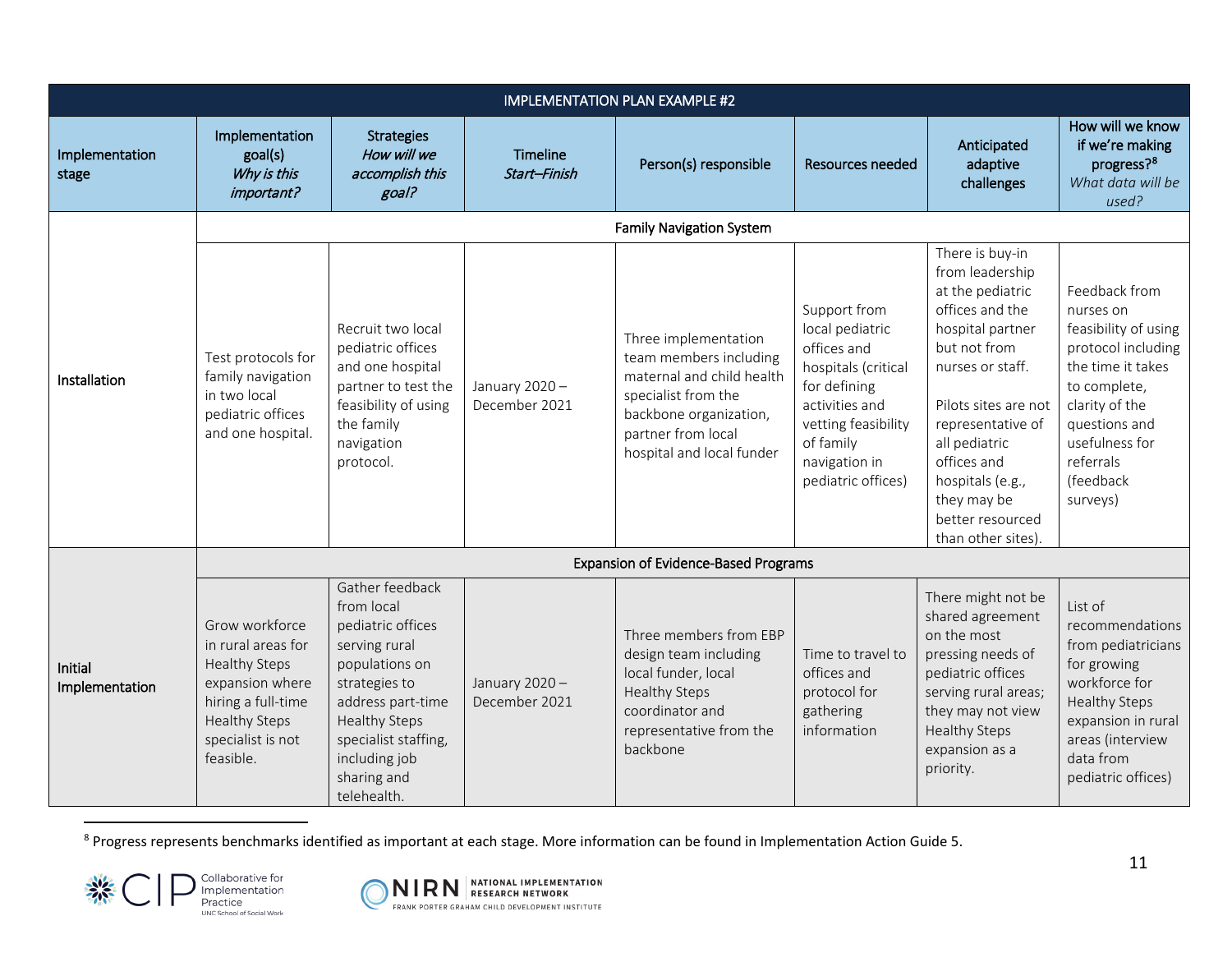|                                                                                                                                       |                                                                              |                                    | Continuous Quality Improvement for Community-Based Programs |                                                                                | BSK is not well<br>positioned to<br>address staffing<br>and infrastructure<br>challenges in rural<br>areas.                                                                                                                                                                                                                |                                                                                                                                                                                            |
|---------------------------------------------------------------------------------------------------------------------------------------|------------------------------------------------------------------------------|------------------------------------|-------------------------------------------------------------|--------------------------------------------------------------------------------|----------------------------------------------------------------------------------------------------------------------------------------------------------------------------------------------------------------------------------------------------------------------------------------------------------------------------|--------------------------------------------------------------------------------------------------------------------------------------------------------------------------------------------|
| Understand if<br>current CQI<br>capacity-building<br>practices are<br>developing CQI<br>capacity in local<br>programs as<br>intended. | Conduct survey of<br>local programs to<br>assess changes in<br>CQI capacity. | January 2020-<br><b>March 2020</b> | External evaluator                                          | Financial<br>resources to<br>contract with<br>evaluator and<br>survey software | There is lack of<br>clarity and shared<br>understanding on<br>what the current<br>CQI capacity-<br>building practices<br>are.<br>There is a risk in<br>transparently<br>sharing results if<br>capacity is not<br>improving.<br>There is not a<br>willingness to<br>change the practice<br>if capacity is not<br>improving. | Assessment of<br>changes from<br>baseline CQI<br>capacity at start<br>of CQI coaching in<br>year 2 to CQI<br>capacity in year 3<br>(survey data from<br>CQI coaches and<br>local programs) |